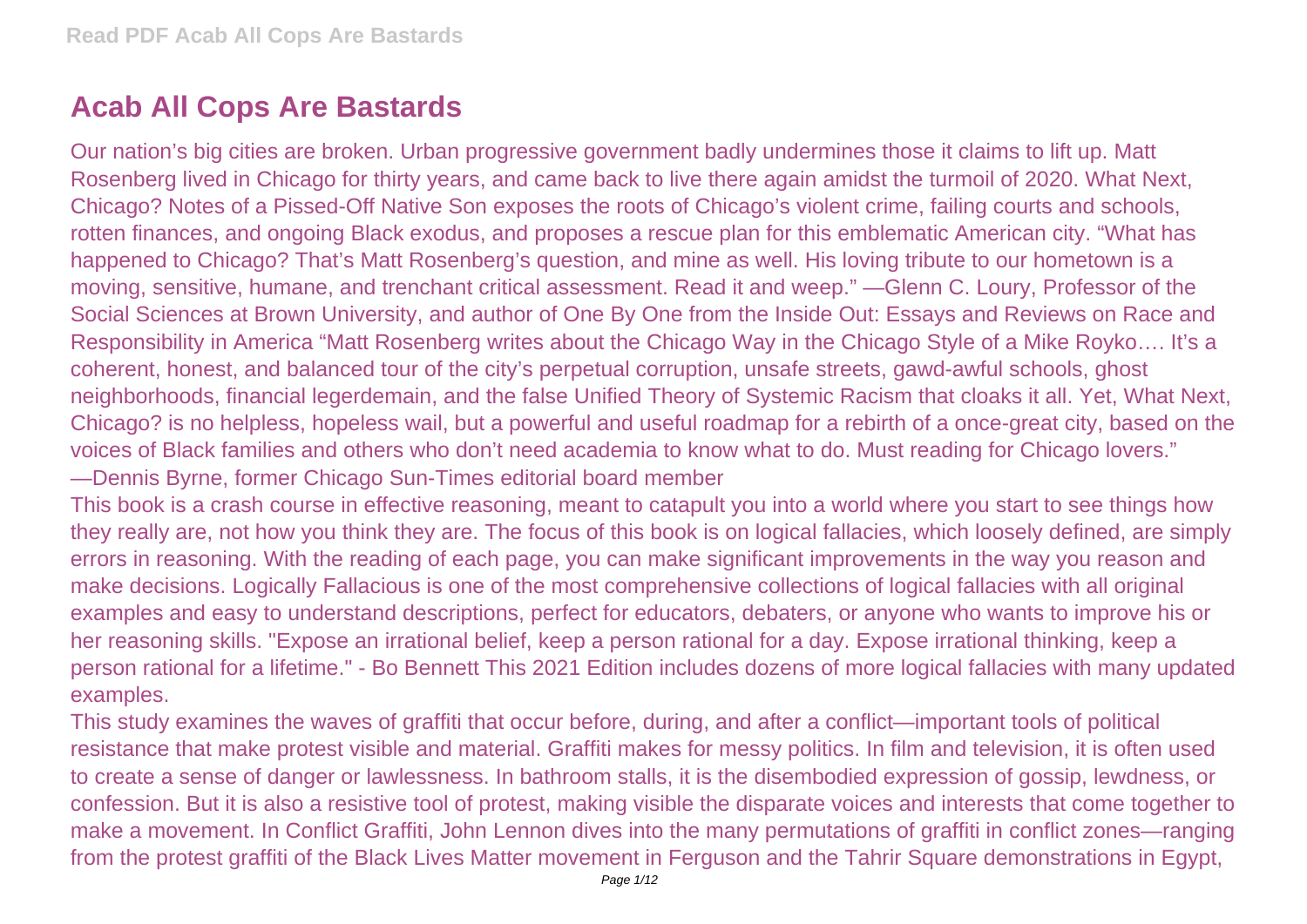to the tourist-attraction murals on the Israeli Separation Wall and the street art that has rebranded Detroit and post-Katrina New Orleans. Graffiti has played a crucial role in the revolutionary movements of these locales, but as the conflict subsides a new graffiti and street art scene emerges—often one that ushers in postconflict consumerism, gentrification, militarization, and anesthetized forgetting. Graffiti has an unstable afterlife, fated to be added to, transformed, overlaid, photographed, reinterpreted, or painted over. But as Lennon concludes, when protest movements change and adapt, graffiti is also uniquely suited to shapeshift with them.

"When Bill Bratton became a Boston street cop after returning from serving in Vietnam, he was dismayed by the corrupt old guard, and it is fair to say the old guard was dismayed by him too. But his success fighting crime could not be denied. Propelled by extraordinary results, Bratton had a dazzling rise, and ultimately a dazzling career, becoming the most famous police commissioner of modern times. The Profession is the story of that career in full ... [this work] is both a searching examination of the path of policing over the past fifty years, for good and also for ill, and a master class in transformative leadership. Bill Bratton was never brought into a police department to maintain the status quo; wherever he went, from the New York Transit Police in the 80's to Los Angeles after Rodney King to New York again in the era of unchecked stop and frisk, root and branch reinvention was the order of the day, and he met the challenge. There are few other positions on Earth in which life-and-death stakes combine with intense public scrutiny and turbulent political crosswinds as they do for the police chief of a major American city. Now more than ever, when the role of the police in society is under a microscope like never before, and for good reasons, Bill Bratton's authority on the subject of improving law enforcement is profoundly useful. The Profession presents not only a fascinating and colorful life at the heights of law enforcement leadership, but the vision for the future of American policing that we sorely need"--

This book analyses police corruption across four country case studies, exploring how the problem manifests in each country and how it can be reduced. The problem of police corruption ranges from having to pay a bribe to a traffic cop to avoid a speeding fine, right up to more serious forms, such as collusion with organised crime groups and terrorists. The issue therefore constitutes a significant security threat and a human rights issue, but it is often difficult to understand the extent of the problem, and how it varies across contexts. This book analyses the corruption situation in Bulgaria, Germany, Russia and Singapore, identifies similarities and differences across them, and analyses the various means of addressing the problem: punitive, incentivising, technological, administrative and imaging, and the role of civil society. Drawing on existing literature and research, the book also makes extensive use of local sources and original survey data across the four countries. As comparative literature on police corruption remains rare, this book's survey of the situation in two developed states and two post-communist transition states will be of considerable interest to students and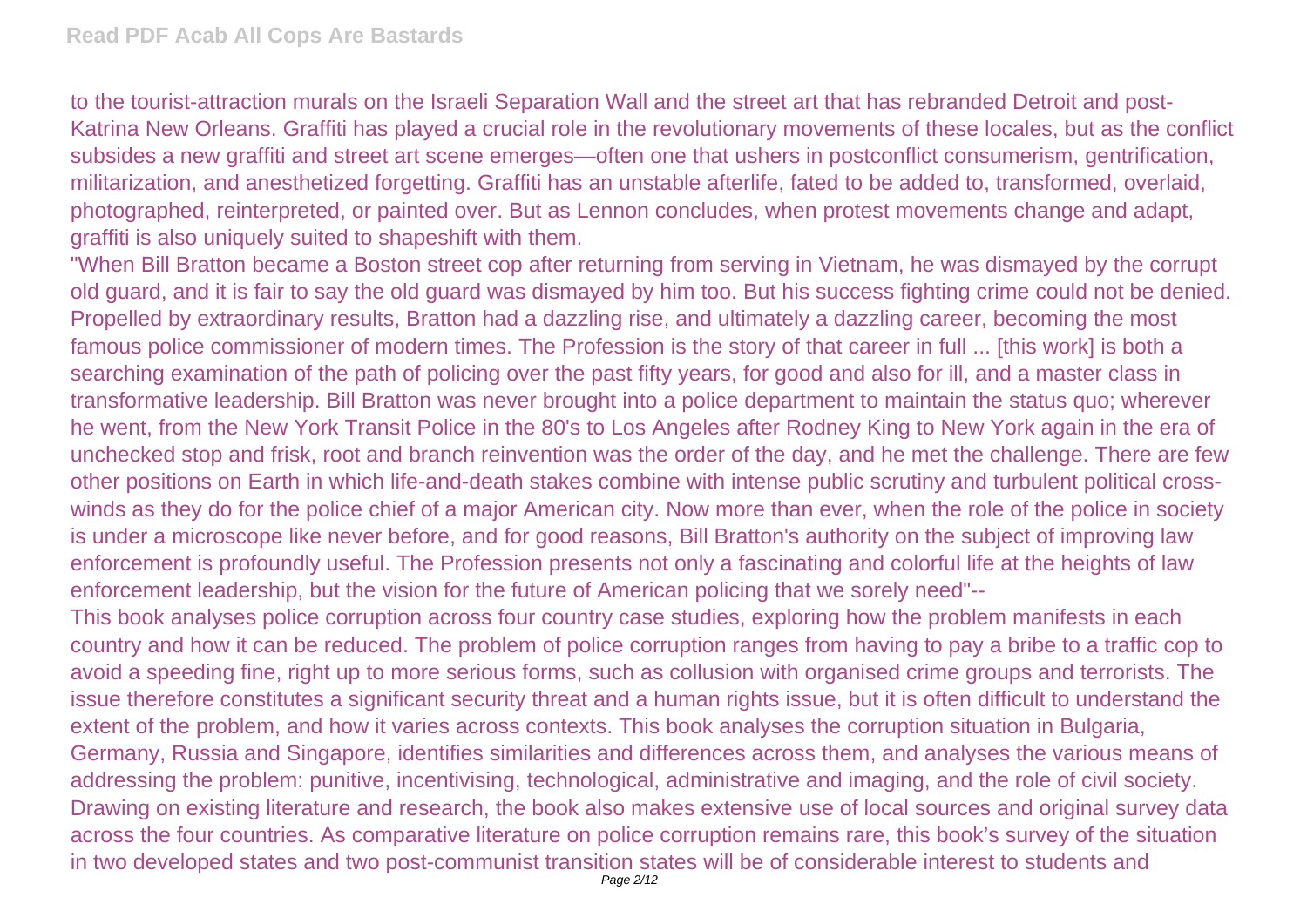researchers across corruption studies, criminology, police studies and security studies, as well as practitioners working in anti-corruption and law enforcement agencies.

Uno scrittore illumina una realtà finora ignota e ignorata che ha infranto ogni solidarietà e ci fa vivere tutti sull'orlo di un vulcano.

Examines the Occupy Wall Street Movement in its first year in New York City, discussing its origins, organizers, beliefs that inspired its formation, and its impact on the media and the political status quo.

A comprehensive assessment of Obama's foreign-policy challenges and achievements addresses big-picture questions pertaining to the 44th President's first term, from the outcomes of radically different approaches to American national security to the ways in which extraordinary fiscal constraints have affected American power. By the best-selling author of The Inheritance. 75,000 first printing.

Essays on the contemporary continuum of incarceration: the biopolitics of juvenile delinquency, predatory policing, the political economy of fees and fines, and algorithmic policing. What we see happening in Ferguson and other cities around the country is not the creation of livable spaces, but the creation of living hells. When people are trapped in a cycle of debt it also can affect their subjectivity and how they temporally inhabit the world by making it difficult for them to imagine and plan for the future. What psychic toll does this have on residents? How does it feel to be routinely dehumanized and exploited by the police? —from Carceral Capitalism In this collection of essays in Semiotext(e)'s Intervention series, Jackie Wang examines the contemporary incarceration techniques that have emerged since the 1990s. The essays illustrate various aspects of the carceral continuum, including the biopolitics of juvenile delinquency, predatory policing, the political economy of fees and fines, cybernetic governance, and algorithmic policing. Included in this volume is Wang's influential critique of liberal anti-racist politics, "Against Innocence," as well as essays on RoboCop, techno-policing, and the aesthetic problem of making invisible forms of power legible. Wang shows that the new racial capitalism begins with parasitic governance and predatory lending that extends credit only to dispossess later. Predatory lending has a decidedly spatial character and exists in many forms, including subprime mortgage loans, student loans for sham for-profit colleges, car loans, rent-to-own scams, payday loans, and bail bond loans. Parasitic governance, Wang argues, operates through five primary techniques: financial states of exception, automation, extraction and looting, confinement, and gratuitous violence. While these techniques of governance often involve physical confinement and the state-sanctioned execution of black Americans, new carceral modes have blurred the distinction between the inside and outside of prison. As technologies of control are perfected, carcerality tends to bleed into society.

AcabGiulio Einaudi Editore

A one-page folded zine explaining the All Cops Are Bastards slogan and giving advice and resources for learning about and combatting racism in policing.

This second edition of Historical Dictionary of Italian Cinema contains a chronology, an introduction, and an extensive bibliography. The dictionary section has over 400 cross-referenced entries on major movements, directors, actors, actresses, film genres, producers, industry organizations and key films.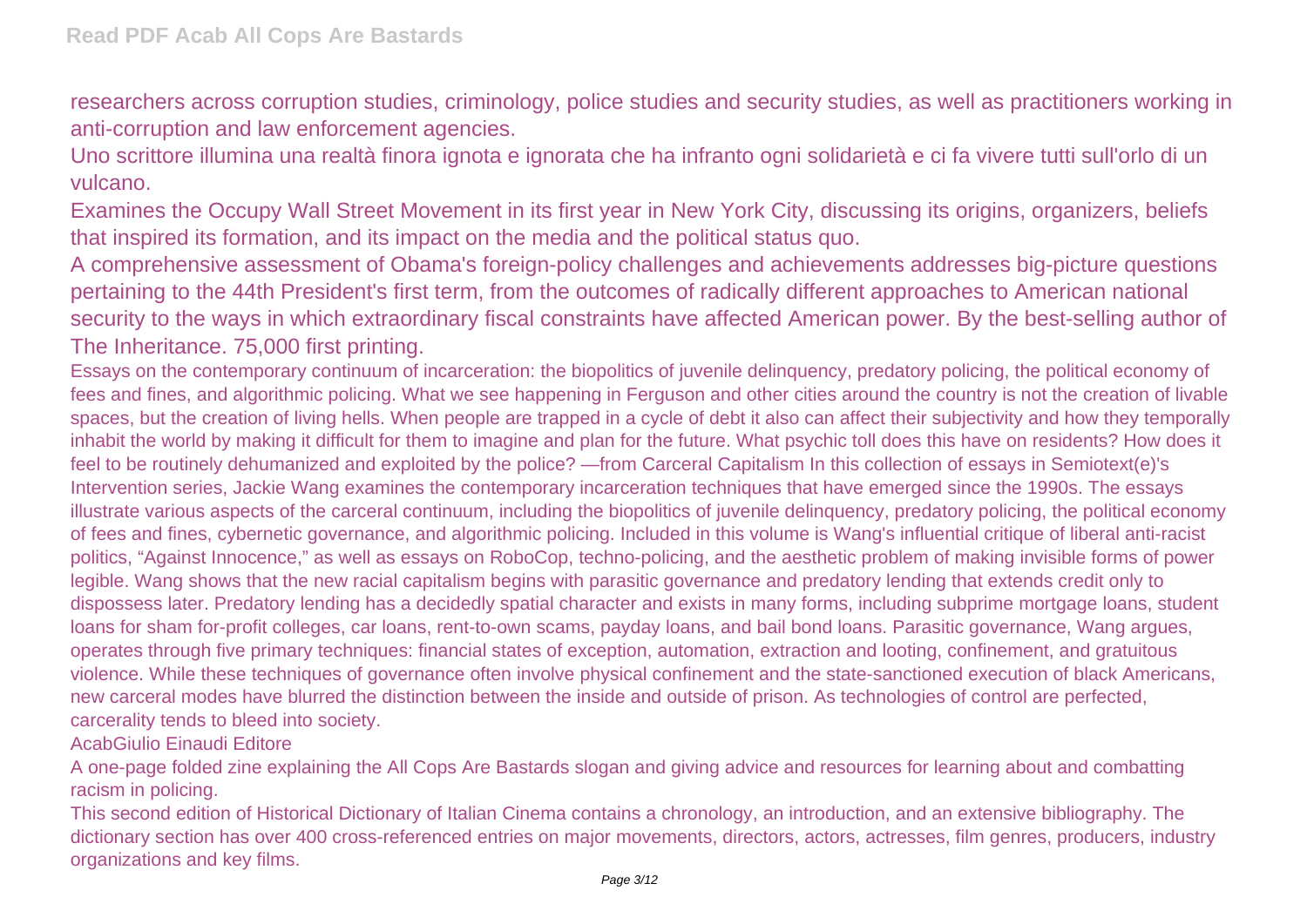With the military seizing overt power in Egypt. Cairo's grand and dramatic urban reshaping during and after 2011 is reflected upon under the lens of a smaller story narrating everyday interactions of a middle-class building in the neighbourhood of Doqi.

Thirty-four review essays of science fiction, fantasy, and horror authors and musical groups, including works by the following: Poul Anderson, Kim Antieau, Jackie Askew, Ataraxia, Stephen Baxter, Gregory Benford, David Britton, Philip George Chadwick, Hal Clement, Kathryn Cramer, Avram Davidson, Grania Davis, Stephen Dedman, Marcus Donnelly, Greg Egan, Michael Flynn, Forkbeard Fantasy, Neil Gaiman, Glenn Grant, Charles L. Harness, David G. Hartwell, Alexander Jablokov, John Kessel, Sophia Kingshill, Nancy Kress, Manuela Dunn Mascetti, Paul McAuley, Tim Powers, Albert Robida, Mary Doria Russell, William Moy Russell, Sharon Shinn, Sopor Aeternus and the Ensemble of Shadows, Emile Souvestre, Michel de Spiegeleire, Allen Steele, Michael Swanwick, Judith Tarr, Thee Vampire Guild, Jeff VanderMeer, Freda Warrington, John D. Wilson, Terri Windling, and Ronald Wright.

At the peak of the Coronavirus Pandemic, Jaxton Bello seeks to take his own life on the George Washington Bridge. He is rescued by Cason Sax, an NYPD Sergeant, and September 11th survivor, who rips Jaxton off the ledge and into the hearts of readers. Cason implores Jaxton to return home and rebuild his life with his wife and daughter. Jaxton must first journey into his past, through his consciousness and along the vacant avenues of a New York City on 'pause.' During this self-reflection, Jaxton trespasses at shuttered venues, outruns pursuing cops, collides with former love interests and crashes a Black Lives Matter protest. "The Great Silent Roar" is a colorful tale that voyages into a man's wounded soul and delivers a valentine to the most remarkable city in human history. As riots rage, past demons must be slayed if Jaxton is to reignite his flame for living and complete his odyssey home.

A catch phrase is a well-known, frequently-used phrase or saying that has `caught on' or become popular over along period of time. It is often witty or philosophical and this Dictionary gathers together over 7,000 such phrases.

\* A Wonderful ACAB note bookUse as a journal for bullet journaling, notes, sketches\* otebook for universal use: as a journal, for bullet journaling, notes, sketches, goals, plans or just thoughts - in practical pocket format, always at hand. You can be used as a notebook, journal, diary, or composition book.\* Add To Cart NowPerfect for girls or boys, this tablet gives the student an at-aglance view

Jay Brodsky is an enigma. To his fellow agents at the FBI's cybercrimes division. To his new partner. Even to himself. For someone whose skills are beyond question, he often seems just on the edge of losing control. He seldom speaks about his family and his personal life, but he seems to be hiding something. And he has an unusual obsession with even the most obscure punk rock. So when a mysterious cyber-terrorist organization begins erasing Americans' medical debt, Jay must put his personal issues aside to focus on an attack that threatens to destabilize the US economy. But when the trail leads to his own family, Jay will be forced to confront everything he never knew about his parents and his long-missing sister and decide where his true loyalties lie. With his country and his mind racing toward a breaking point, can Jay find the answers before everything descends into chaos? This special issue of Research in Social Movements, Conflicts and Change highlights the importance of visuals in the current study of social movements. It is indispensable reading as it introduces new analytical concepts and methodological frameworks for understanding visuals in social movements; combining cultural and political analysis in a fresh, unique and interdisciplinary way.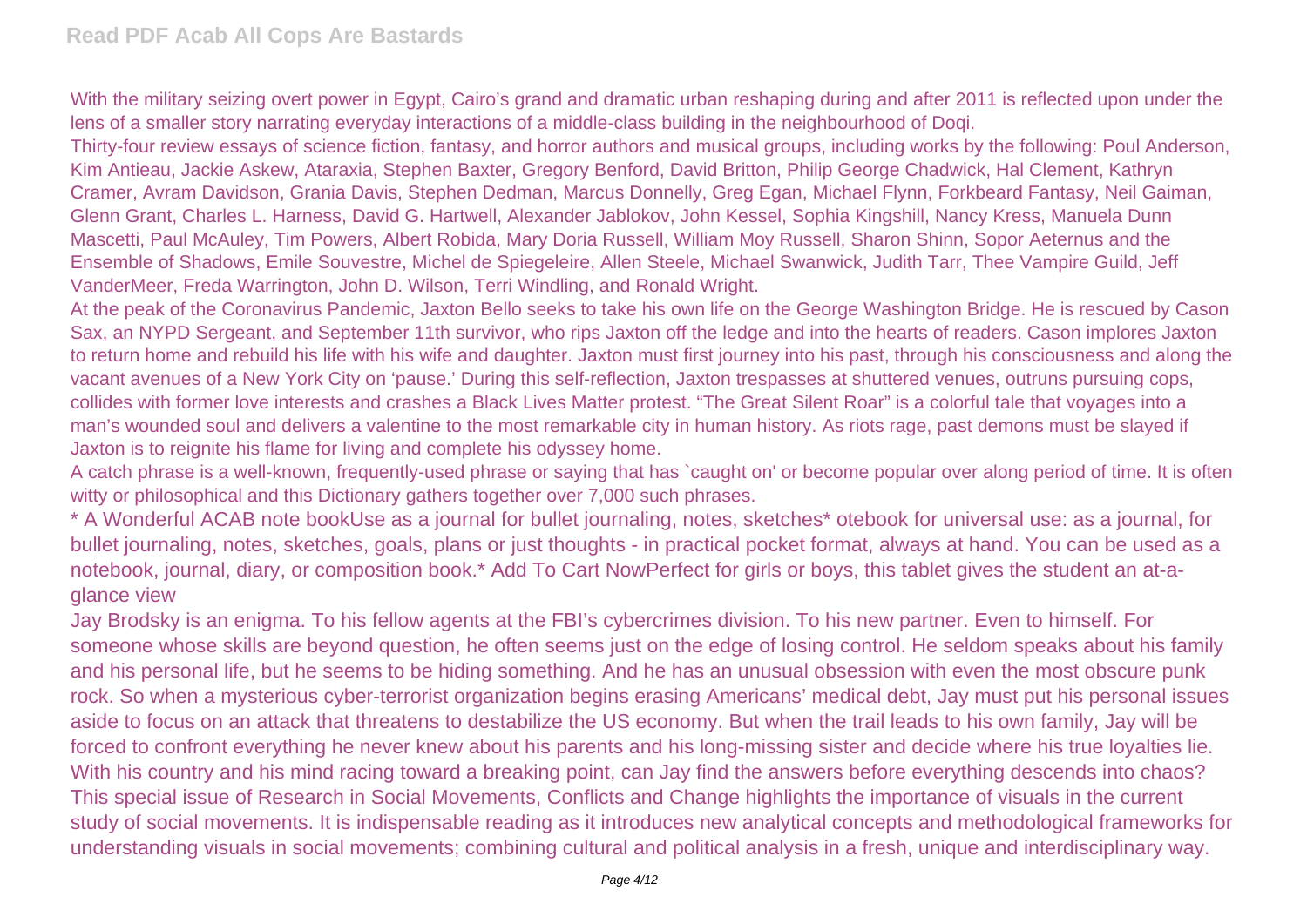The articles featured in this special issue examine visual expressions of social movements through case studies from across the globe; including: injustice symbols in the Egyptian uprising; contested images from anti-surveillance protests in Germany; gendered visualization of local activism; commemorative videos of activists in recent European protests; and images used in Australian movements against abortion. In the open section of the volume articles examine the work of renowned political science scholar Charles Tilly, and discuss classic concepts in social movement studies. Firstly, considering the concept of repertoire of contention in order to understand the use of distinct contentious performances in Latin America. Secondly, analyzing the role of storytelling in the construction of trust and blame in social movements.

From fine art to popular digital culture, criminologists are increasingly engaged in the processes of the visual. In this pioneering work, Bill McClanahan provides a concise and lively overview of the origins and contemporary role of visual criminology. Detailing and employing the most prominent approaches at work in visual criminology, this book explores the visual perspective in relation to prisons, police, the environment, and drugs, while noting the complex social and ethical implications embedded in visual research. This original book broadens the horizons of criminological engagement and reveals how visual criminology offers new and critical ways to understand and theorize crime and harm.

Understanding the explosive protests over police killings and the legacy of racism Following the high-profile deaths of eighteenyear-old Michael Brown in Ferguson, Missouri, and twenty-five-year-old Freddie Gray in Baltimore, Maryland, both cities erupted in protest over the unjustified homicides of unarmed black males at the hands of police officers. These local tragedies—and the protests surrounding them—assumed national significance, igniting fierce debate about the fairness and efficacy of the American criminal justice system. Yet, outside the gaze of mainstream attention, how do local residents and protestors in Ferguson and Baltimore understand their own experiences with race, place, and policing? In Hands Up, Don't Shoot, Jennifer Cobbina draws on in-depth interviews with nearly two hundred residents of Ferguson and Baltimore, conducted within two months of the deaths of Brown and Gray. She examines how protestors in both cities understood their experiences with the police, how those experiences influenced their perceptions of policing, what galvanized Black Lives Matter as a social movement, and how policing tactics during demonstrations influenced subsequent mobilization decisions among protesters. Ultimately, she humanizes people's deep and abiding anger, underscoring how a movement emerged to denounce both racial biases by police and the broader economic and social system that has stacked the deck against young black civilians. Hands Up, Don't Shoot is a remarkably current, on-theground assessment of the powerful, protestor-driven movement around race, justice, and policing in America.

This new collection is the second in the Global Punk series. Following the publication of the first volume the series editors invited proposals for a second volume, and selected contributions from a range of interdisciplinary areas, including cultural studies, musicology, ethnography, art and design, history and the social sciences. This collection extends the theme into new territories, with a particular emphasis on contemporary global punk scenes, post-2000, reflecting upon the notion of origin, music(s), identity, careers, membership and circulation. This area of subcultural studies is far less documented than more 'historical' work related to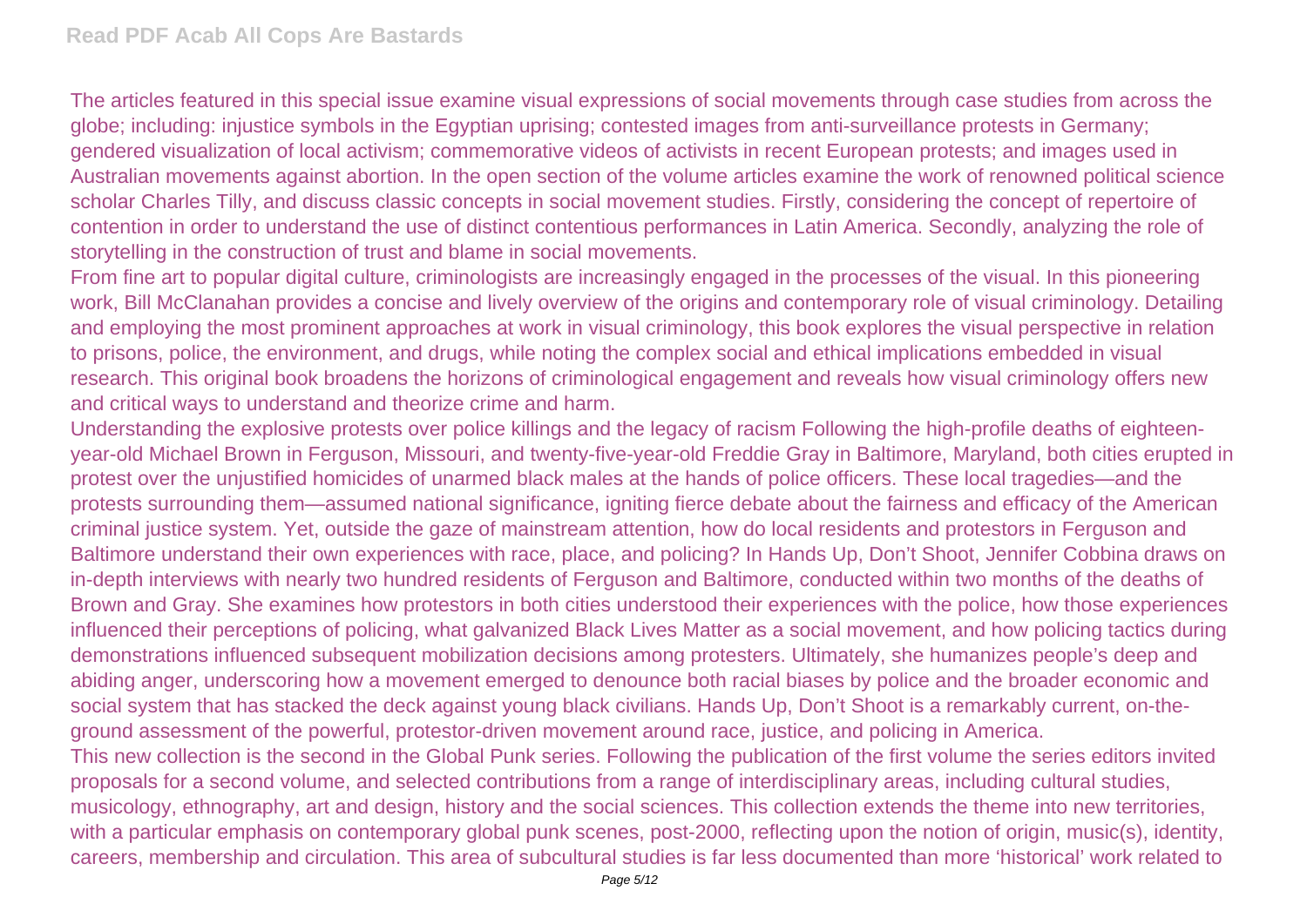earlier punk scenes and subcultures of the late 1970s and early 1980s. This new volume covers countries and regions including New Zealand, Indonesia, Cuba, Ireland, South Africa, Siberia and the Philippines, alongside thematic discussions relating to transglobal scenes, the evolution of subcultural styles, punk demographics and the notion of punk identity across cultural and geographic boundaries. The book series adopts an essentially analytical perspective, raising questions over the dissemination of punk scenes and their form, structure and contemporary cultural significance in the daily lives of an increasing number of people around the world. This book has a genuine crossover market, being designed in such a way that it can be adopted as an undergraduate student textbook while at the same time having important currency as a key resource for established academics, postdoctoral researchers and PhD students. In terms of the undergraduate market for the book, it is likely that it will be adopted by convenors of courses on popular music, youth culture and in discipline areas such as sociology, popular music studies, urban/cultural geography, political history, heritage studies, media and cultural studies.

Football has emerged as an important symbolic field through which various social, cultural, political, economic, and historical dimensions and antagonisms are negotiated. This volume covers a variety of themes illuminating the multiple ways that football impacts on people's everyday lives. Using anthropological research methods and data collected from ethnographic fieldwork, the contributors scrutinize not only the social fields of football fans and the specific socio-cultural contexts in which they are embedded, but also other actors beyond the pitch, and the possibilities for both agency and subversion. Taking into account processes of Europeanization, globalization, commercialization and migration, the collection offers fresh insights into fan identity formations and practices and highlights the importance of anthropology's self-reflexive and actor-centred perspective. WINNER OF THE RICHARD AND JUDY SEARCH FOR A BESTSELLER COMPETITION 'A blistering debut from a major new voice. I couldn't put it down. Authentic, compelling, unflinching and tender and written with real verve and assurance' ERIN KELLY 'Debut novels don't come better than this one, which begs the question - Caz Frear, where have you been?' RICHARD MADELEY 'Taut, gripping, surprising and original - a fabulous read' JUDY FINNIGAN 'Caz Frear's ability to write tight, tense dialogue with a dark comedic slant is brilliant. I read Sweet Little Lies in one sitting, it is a terrific debut' LYNDA LA PLANTE 'BRILLIANT! Unputdownable and great writing. Recommended' MARIAN KEYES 'An astonishingly confident and individual voice' ANN CLEEVES WHAT I THOUGHT I KNEW In 1998, Maryanne Doyle disappeared and Dad knew something about it? Maryanne Doyle was never seen again. WHAT I ACTUALLY KNOW In 1998, Dad lied about knowing Maryanne Doyle. Alice Lapaine has been found strangled near Dad's pub. Dad was in the local area for both Maryanne Doyle's disappearance and Alice Lapaine's murder - FACT Connection? Trust cuts both ways . . . what do you do when it's gone? FOR FANS OF ERIN KELLY AND BELINDA BAUER, GET READY FOR THE SUSPENSE NOVEL OF THE YEAR. ----- 'A killer premise. An original voice. An utterly compelling story that will keep you up all night' FIONA CUMMINS, author of Rattle 'Impossible to put down' ALEX GRAY 'The best debut I've read in a very long time' WILLIAM RYAN 'An incredibly strong and confident voice that has hit the page fully-formed' CATHERINE RYAN HOWARD, author of Distress Signals 'A perfect storm of a crime novel . . . one of the best novels in this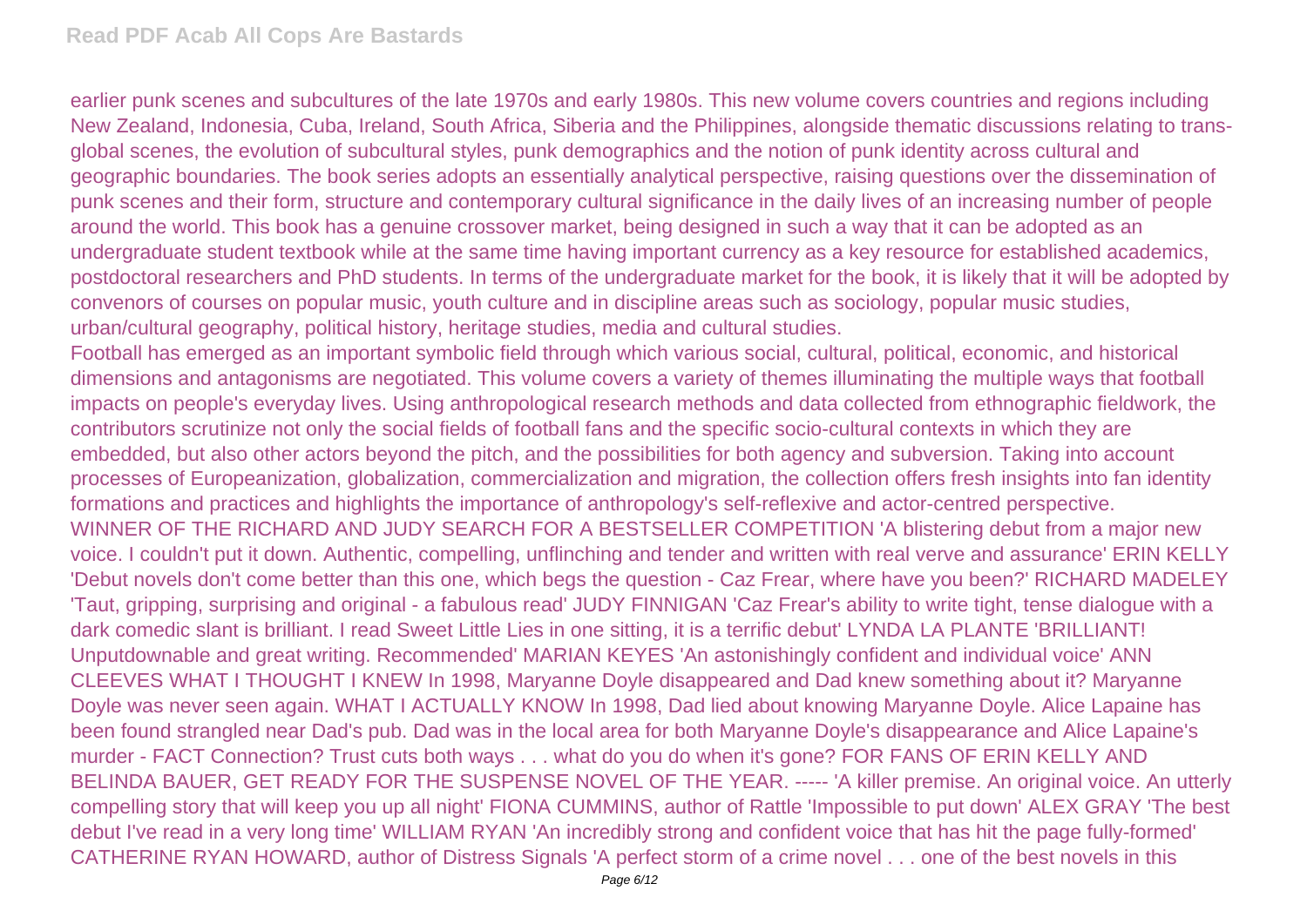## genre' LIZ LOVES BOOKS

You can see them, but you don't know them. Ultras are football fans like no others. A hugely visible and controversial part of the global game, their credo and aesthetic replicated in almost every league everywhere on earth, a global movement of extreme fandom and politics is also one of the largest youth movements in the world. Yet they remain unknown: an anti-establishment force that is transforming both football and politics. In this book, James Montague goes underground to uncover the true face of this dissident force for the first time. 1312: Among the Ultras tells the story of how the movement began and how it grew to become the global phenomenon that now dominates the stadiums from the Balkans and Buenos Aires. With unprecedented insider access, the book investigates how ultras have grown into a fiercely political movement, embracing extremes on both the left and right; fighting against the commercialisation of football and society – and against the attempts to control them by the authorities, who both covet and fear their power.

"This book comes at a time that could hardly be more important. Miller-Idriss opens up a completely new approach to understanding the processes of violent radicalization through subcultural products...(and) will surely become a standard work in the study of right-wing extremism."--Daniel Koehler, founder and director of the German Institute on Radicalization and De-Radicalization Studies.dies.

Is it over? Are we safe yet? What the hell happened? Or, rather, more aptly: What didn't happen? In 2020, we were deceived and misled. Each day offered a new challenge, revealed some new horror, and there was no relief in being told it was simply the nature of the world, the nature of our society. 2020 was the kind of thing that happens to people in textbooks, except it was happening in real time to all of us. We probably need group therapy to make sense of it all, to address our individual and collective wounds. This book is in pursuit of doing just that: Offer some kind of catharsis to the whole ordeal. "2020 is shaping up to be one of the most garbage years in American history. What statement do you want to make about it?" This was the prompt advanced to writers of the essays in this collection, capturing experiences raw and personal, and attempting to make sense of the extraordinary situation we found ourselves in. Very few walked away unscathed. Such a confluence of issues: COVID, Trump, racism, poverty, health under siege, sexism, police brutality, Black Lives Matter, protests, federal troops occupying American cities and beating on citizens, masks and social distancing, businesses shuttered, entire industries closed, schools moved online, major sports halted, and more. As the effects of 2020 continue rippling, the future already begs to know, "What the hell happened that year?" We hope this collection will clarify, or perhaps at least de-fog a bit. Essays as testimony provide an intimate lens, a snapshot in time. And perhaps a way to make sense of some of the chaos, so we can move forward with fresh eyes. Contributors: Rashaun J. Allen, Jason Arment, Rabb Asad, Joe Austin, DeMisty D. Bellinger, John S. Blake, Shannon Brazil, Tracy Burkholder, Suzanne Burns, Brendan Canty, Adrian Ernesto Cepeda, Stacey Y. Clark, Eve Connell, Zaji Cox, Alex Dang, Leah Noble Davidson, Sean Davis, Chris Dupuy, James Jay Edwards, Brian S. Ellis, Jenny Forrester, Kenning JP García, Lauren Gilmore, Dian Greenwood, Joseph Edwin Haeger, Ally Henny, Jackie Shannon Hollis, Gabino Iglesias, Ashley James, Tim Mays, Wryly T. McCutchen, Travis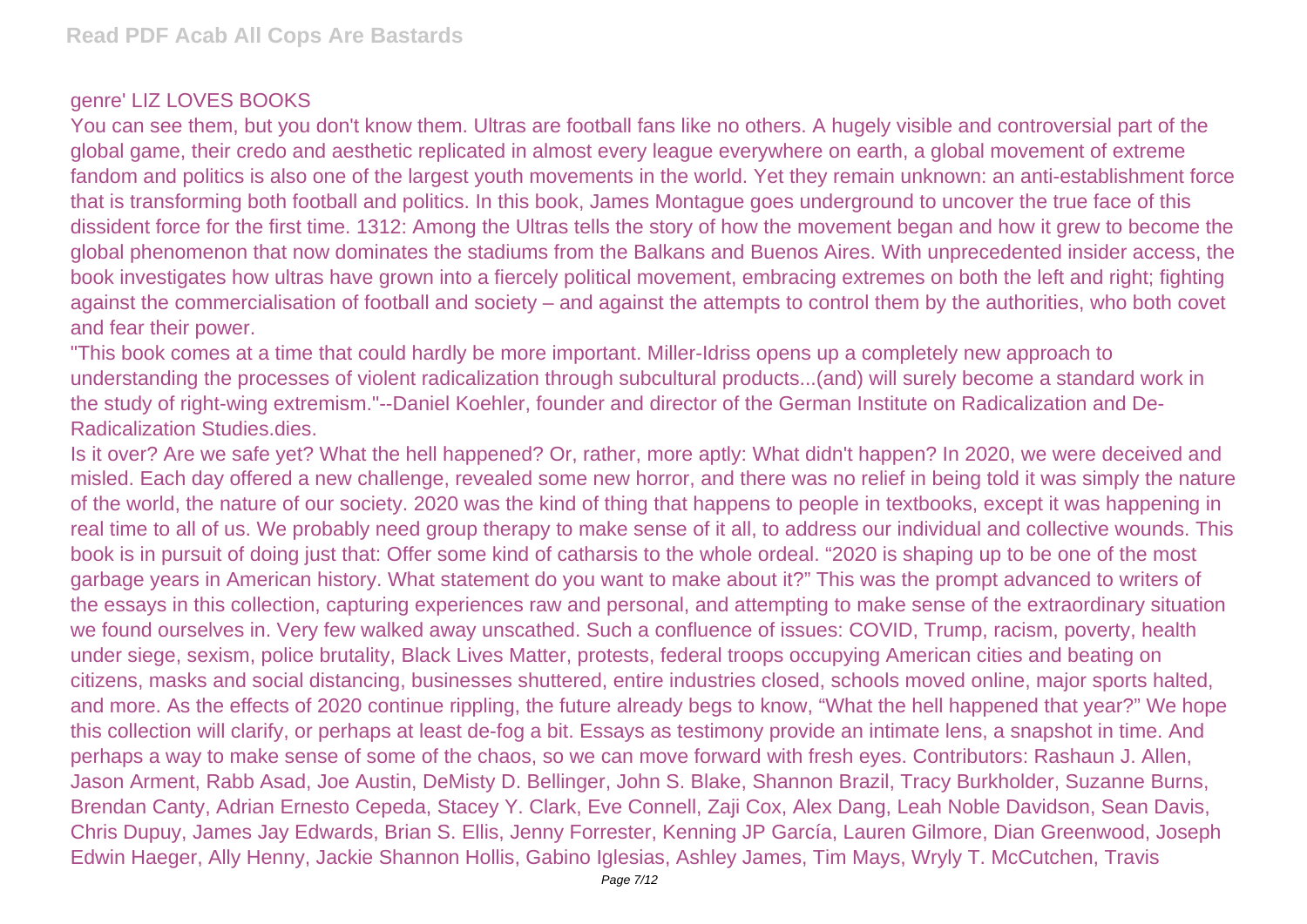Laurence Naught, Dang Nguyen, Isobel O'Hare, Florencia Orlandoni, Linda Rand, Skyler Reed, Christine Maul Rice, Kate Ristau, Leyna Rynearson, Liz Scott, Kimberly Sheridan, Corie Skolnick, Amoja Sumler, Ben Tanzer, Nancy Townsley, Chris Valle, Ran Walker, Eric Witchey, Ellen Yaffa, Jason Zenobia

This book brings together a number of perspectives on how different European states have responded to the phenomenon of football crowd disorder and violence, or "hooliganism". It applies a comparative legal approach, with a particular focus on civil and human rights, to analyze domestic legislation, policing and judicial responses to the problem of "football hooliganism" in Europe. Academics and legal professionals from eight different European countries introduce and analyze the different approaches and draw together common themes and problems from their various jurisdictions. They offer insights into the interactions between (domestic) politicians, law enforcers and sports authorities. The book is important reading for scholars and practitioners in the fields of law, sports law, sociology and criminology, and for all those concerned with questions of law enforcement and human rights. While it perfectly fits the curriculum for postgraduate studies in the fields mentioned, it is also highly recommended as secondary reading for undergraduate students. Dr. Anastassia Tsoukala is tenured Associate Professor at the University of Paris XI, France. Dr. Geoff Pearson is Senior Lecturer in Criminal Law at the University of Manchester's Law School, Manchester, United Kingdom. Dr. Peter Coenen was Assistant Professor of Law at Maastricht University in the Netherlands. City Living is about urban spaces, urban dwellers, and how these spaces and people make, shape, and change one another. More people live in cities than ever before: more than 50% of the earth's people are urban dwellers. As downtown cores gentrify and globalize, they are becoming more diverse than ever, along lines of race, ethnicity, socioeconomic class, sexuality, and age. Meanwhile, we are in the early stages of what seems sure to be a period of intense civil unrest. During such periods, cities generally become the primary sites where tensions and resistance are concentrated, negotiated, and performed. For all of these reasons, understanding cities and contemporary city living is pressing and exciting from almost any disciplinary and political perspective. Quill R Kukla offers the first systematic philosophical investigation of the nature of city life and city dwellers. The book draws on empirical and ethnographic work in geography, anthropology, urban planning, and several other disciplines in order to explore the impact that cities have on their dwellers and that dwellers have on their cities. It begins with a philosophical exploration of spatially embodied agency and of the specific forms of agency and spatiality that are distinctive of urban life. It explores how gentrification is enacted and experienced at the level of embodied agency, arguing that gentrifying spaces are contested territories that shape and are shaped by their dwellers. The book then moves to an exploration of repurposed cities, which are cities materially designed to support one sociopolitical order, but in which that order collapsed, leaving new dwellers to use the space in new ways. Through detailed original ethnography of the repurposed cities of Berlin and Johannesburg, Kukla makes the case that in repurposed cities, we can see vividly how material spaces shape and constrain the agency and experience of dwellers, while dwellers creatively shape the spaces they inhabit in accordance with their needs. The book concludes with a reconsideration of the right to the city, asking what would be involved in creating a city that enabled the agency and flourishing of all its diverse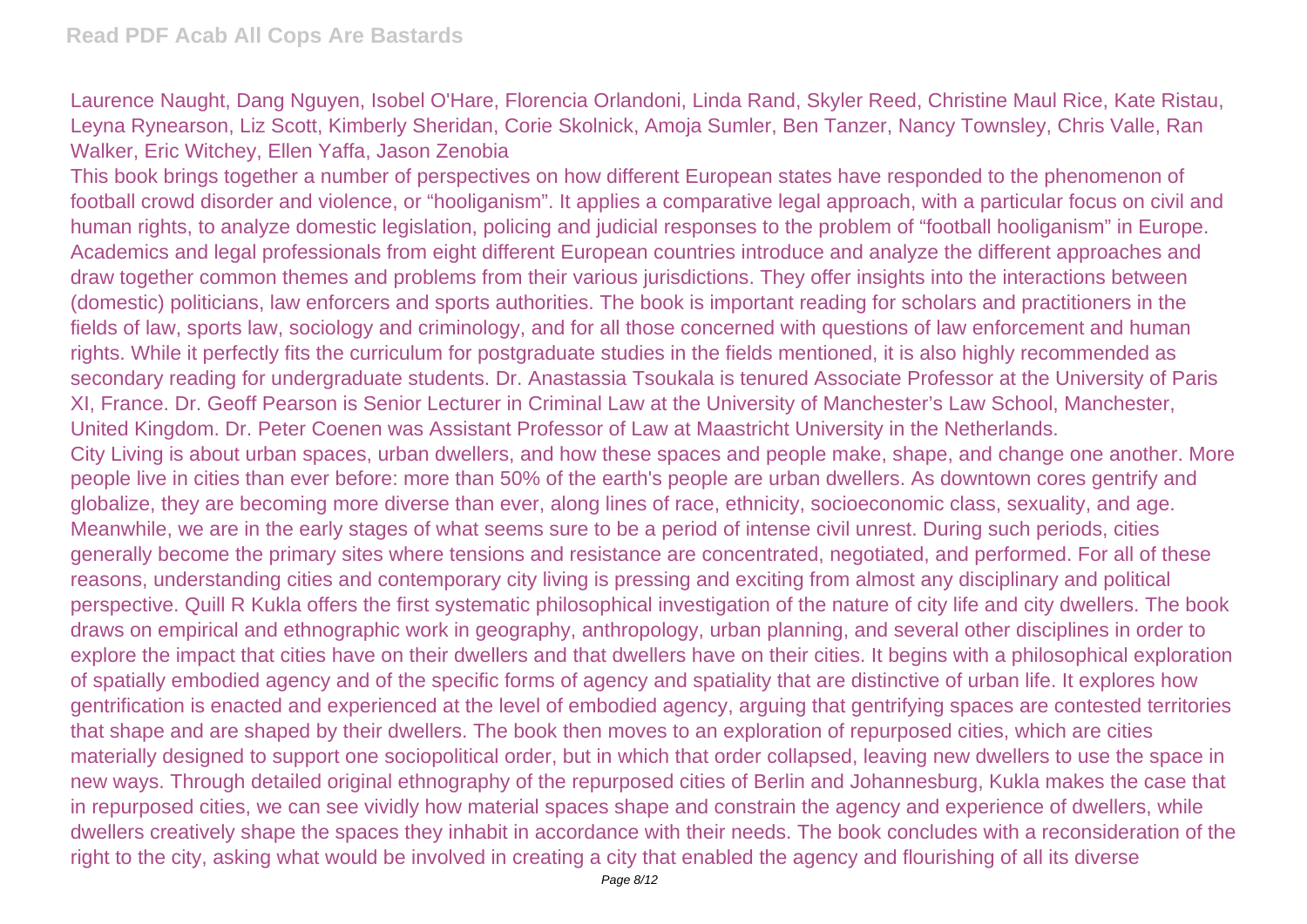## inhabitants.

This book provides theoretical tools for evaluating the soundness of arguments in the context of legal argumentation. It deals with a number of general argument types and their particular use in legal argumentation. It provides detailed analyses of argument from authority, argument ad hominem, argument from ignorance, slippery slope argument and other general argument types. Each of these argument types can be used to construct arguments that are sound as well as arguments that are unsound. To evaluate an argument correctly one must be able to distinguish the sound instances of a certain argument type from its unsound instances. This book promotes the development of theoretical tools for this task.

Films and television shows aren't just entertainment. They are powerful vehicles that influence social and political trends, ultimately shaping the very fabric of our culture. Because of this potential, there are various agencies which work behind the scenes in Hollywood to harness these forces for their own aims or those of their clients.

 Few people outside the industry are aware that such agencies exist and are hired by advocacy groups to lobby studios, writers, and producers in order to get their ideas inserted into plots of popular works.

 These Hollywood lobbyists have been instrumental in successfully paving the path for same-sex marriage to become legal, destigmatizing abortion, encouraging mass immigration, and sounding the alarm about climate change; all under the cloak of mere "entertainment."

 More recently we've seen these same powers levied against President Trump, his supporters, and used to demonize "white privilege" as an invisible enemy that's supposedly around every corner.

 Even sports and late-night comedy shows are employed for political causes, violating the once unwritten cardinal rules of their industries. In this groundbreaking work, media analyst Mark Dice details the true power of entertainment and proves how it is being used to wage a psychological war against the world.

Discusses the history, social aspects, and styles of tattoos, outlines the process of getting a tattoo, and explains how to care for one afterwards.

From one of Sweden's most successful defense lawyers comes an unflinching look at Stockholm's underworld, told from the perspective of the mob bosses, the patsies, and the thugs who help operate its twisted justice system. JW is a student having trouble keeping up appearances in the rich party crowd he has involved himself with. He's desperate for money, and when he's offered a job dealing drugs to the very crowd he's vying for a place in, he accepts it. Meanwhile, Jorge, a young Latino drug dealer, has just broken out of jail and is itching for revenge. When JW's supplier gets wind of Jorge's escape, he suggests JW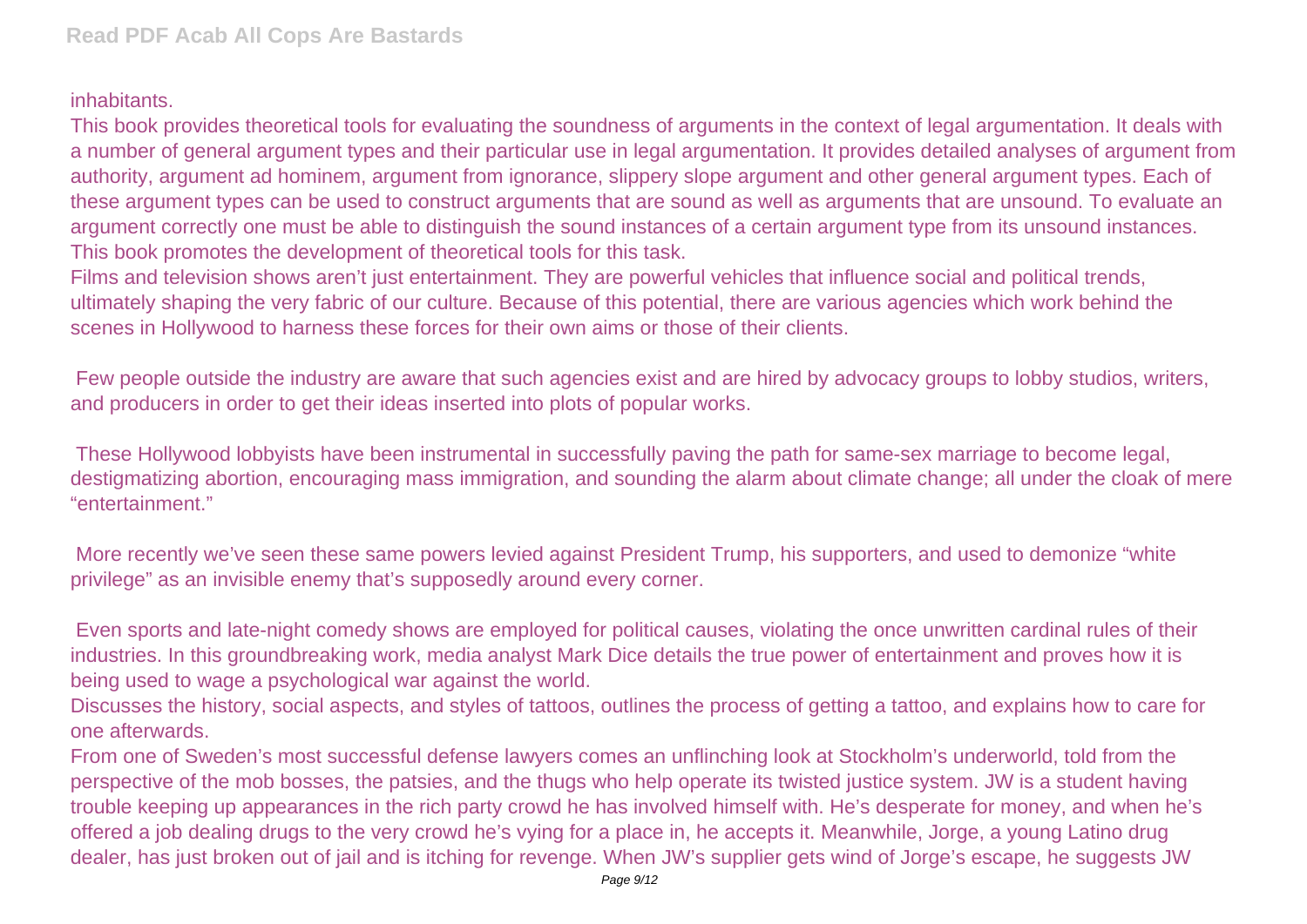track him down and attempt to win his trust in order to cover more area in the drug circuit. But JW's not the only one on Jorge's trail: Mrado, the brutal muscle behind the Yugoslavian mob boss whose goons were the ones who ratted Jorge out to the cops, is also on the hunt. But like everyone else, he's tired of being a mere pawn in an impossibly risky game, and he's seeking to carve out a niche of his own. As the paths of these antiheroes intertwine further, they find themselves mercilessly pitted against one another in a world where allegiances are hard-won, revenge is hard-fought, and a way out of it all is even harder to come by. Fast and intricately paced, and with pitch-perfect dialogue, Easy Money is a raw, dark, and intelligent crime novel that has catapulted Jens Lapidus into the company of Sweden's most acclaimed crime writers.

On August 9, 2014, Michael Brown, an unarmed African American high school senior, was shot by Officer Darren Wilson in Ferguson, Missouri. For months afterward, protestors took to the streets demanding justice, testifying to the racist and exploitative police department and court system, and connecting the shooting of Brown with the deaths of Trayvon Martin, Eric Garner, and other young black men at the hands of police across the country. In the wake of these protests, the Department of Justice launched a six-month investigation, resulting in a report that Colorlines characterizes as "so caustic it reads like an Onion article" and laying bare what the Huffington Post calls "a totalizing police regime beyond any of Kafka's ghastliest nightmares." Among the report's findings are that the Ferguson Police Department "Engages in a Pattern of Unconstitutional Stops and Arrests in Violation of the Fourth Amendment," "Detain[s] People Without Reasonable Suspicion and Arrest[s] People Without Probable Cause," "Engages in a Pattern of First Amendment Violations," "Engages in a Pattern of Excessive Force," and "Erode[s] Community Trust, Especially Among Ferguson's African-American Residents." Contextualized here in a substantial introduction by renowned legal scholar and former NAACP Legal Defense and Educational Fund president Theodore M. Shaw, The Ferguson Report is a sad, sobering, and important document, providing a snapshot of American law enforcement at the start of the twenty-first century, with resonance far beyond one small town in Missouri.

A wounded veteran who lost his purpose when he lost his legs in battle, and a single mother who only sees the hero he's become. He's lost his purpose... Callum McKay, was an SAS officer when a car bomb took his legs. After his recovery, he became partner in an international security firm - one that dealt with the things governments weren't able, or willing, to deal with. As far as Callum is concerned, he's still the same able, competent and commanding guy he was before his accident. And then, he was proven wrong. After a screwed up mission in South America, Callum realized he was no longer an asset to his team. He was a liability. With his purpose and faith in his abilities shattered, Callum turned his back on the security company and returned to the house his grandfather left him in Arness, Scotland. He was no longer fit for action. He was no longer fit for life. He was no use to anyone at all. ...she's giving it back...whether he wants it or not! Single mother, Isobel Sinclair, has made a lot of stupid decisions in her life. But the dumbest one has to be removing a dead body from the beach outside of her house. She panicked when she saw the dead man and was too scared to call the police, in case they found out her secrets and threw her in jail. Who would look after her kids if she was gone? No, there was no calling the police. That's why the body ended up in her freezer and she ended going to the most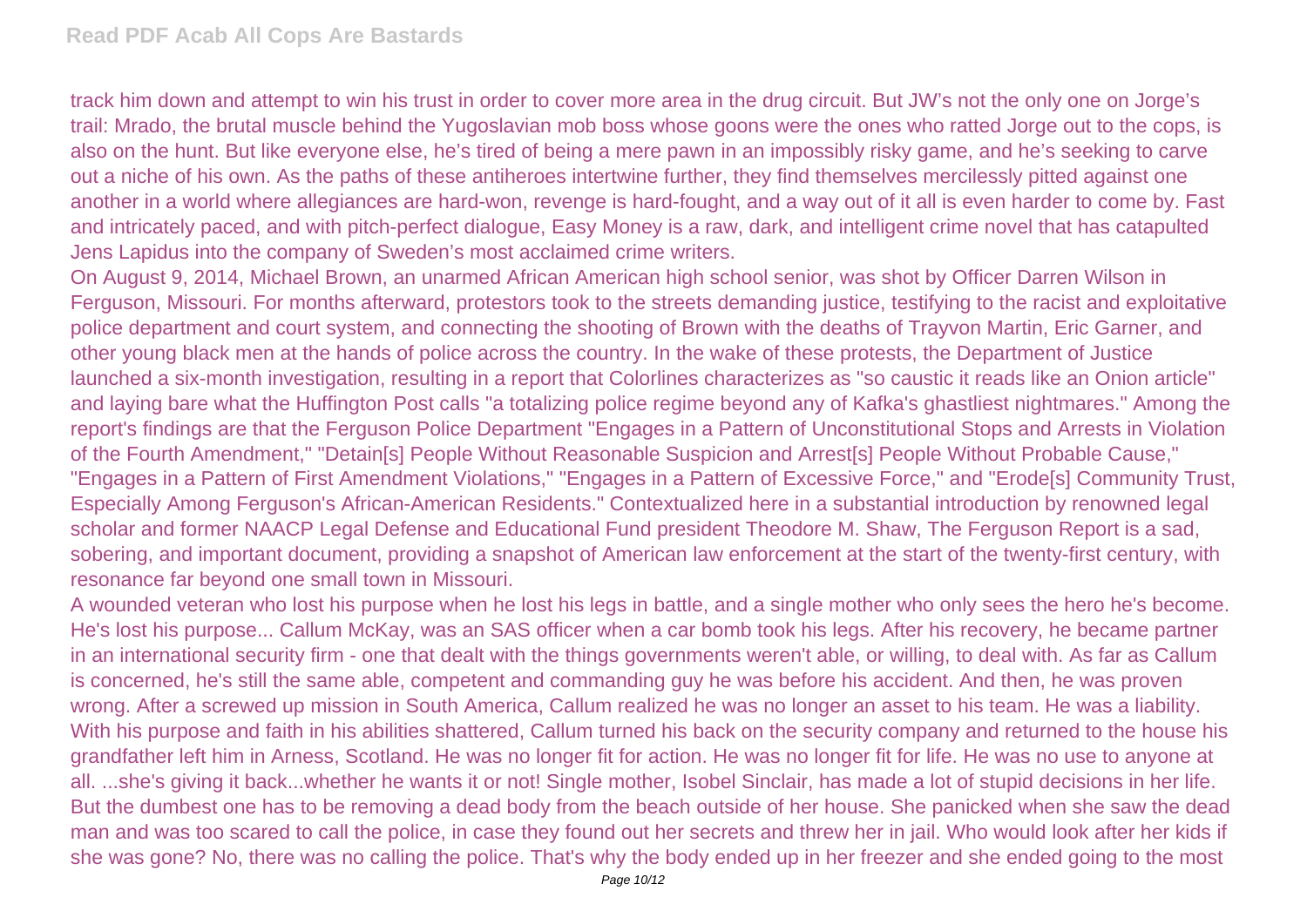terrifying man in Arness to ask for help. Callum McKay was obviously hiding from the world and clearly didn't want to get involved with anyone or anything. Unfortunately for him, he wasn't going to get a choice in the matter - because only Callum could help Isobel now.

Follow the money, find the truth. That's Michelle Malkin's journalistic mantra, and in her stunning new book, Open Borders Inc., she puts it to work with a shocking, comprehensive exposé of who's behind our immigration crisis. In the name of compassion—but driven by financial profit—globalist elites, Silicon Valley, and the radical Left are conspiring to undo the rule of law, subvert our homeland security, shut down free speech, and make gobs of money off the backs of illegal aliens, refugees, and low-wage guest workers. Politicians want cheap votes or cheap labor. Church leaders want pew-fillers and collection plate donors. Social justice militants, working with corporate America, want to silence free speech they deem "hateful," while raking in tens of millions of dollars promoting mass, uncontrolled immigration both legal and illegal. Malkin names names—from Pope Francis to George Clooney, from George Soros to the Koch brothers, from Jack Dorsey to Tim Cook and Mark Zuckerberg. Enlightening as it is infuriating, Open Borders Inc. reveals the powerful forces working to erase America.

Addressing the practicalities of research, and embracing the complexity and variety of written forms of language, this book: grounds readers in a broad range of concepts, debates and relevant methods focuses on both theoretical questions and the 'how to' of analysis is loaded with practical activities and advice on the design and execution of research highlights computer-mediated communication and new media discourse, from text messages and tweets to mobile phone novels and online encyclopedias draws on data from international and multilingual communities. The perfect companion to Deborah Cameron's best-selling Working with Spoken Discourse, this book equips readers with practical and conceptual tools to ask questions about written discourse, and to analyse the huge variety of texts that make up our linguistic landscape. It is the essential guide for students of discourse analysis in linguistics, media and communication studies, and for social researchers across the social sciences.

"Could you put your white best friend on stage and remind them that they're part of the problem? Even if you love them? Even if you never want anyone to feel for even a moment how you feel living in this world every day? Would - could - a white person finally hear what you have to say?" Originally commissioned by The Bunker Theatre as a critically-acclaimed festival that ran in 2019, My White Best Friend collects 23 letters that engage with a range of topics, from racial tensions, microaggressions and emotional labour, to queer desire, prejudice and otherness. Expressing feelings and thoughts often stifled or ignored, the pieces here transform letter writing into a provocative act of candour. Funny, heartfelt, wry and heart-breaking, whether a letter to their younger self or an ode to the writer's tongue, this anthology of exceptional writing is always engaging and thought-provoking. Featuring different letters from some of the most exciting voices in the UK and beyond, My White Best Friend (And Other Letters Left Unsaid) includes work from: Zia Ahmed, Travis Alabanza, Fatimah Asghar, Nathan Bryon, Matilda Ibini, Jammz, Iman Qureshi, Anya Reiss, Somalia Seaton, Nina Segal, Tolani Shoneye, Lena Dunham, Inua Ellams, Rabiah Hussain, Mika Johnson, Jasmine Lee-Jones, Suhaiymah Manzoor-Khan, Shireen Mula, Ash Sarkar, Jack Thorne and Joel Tan.